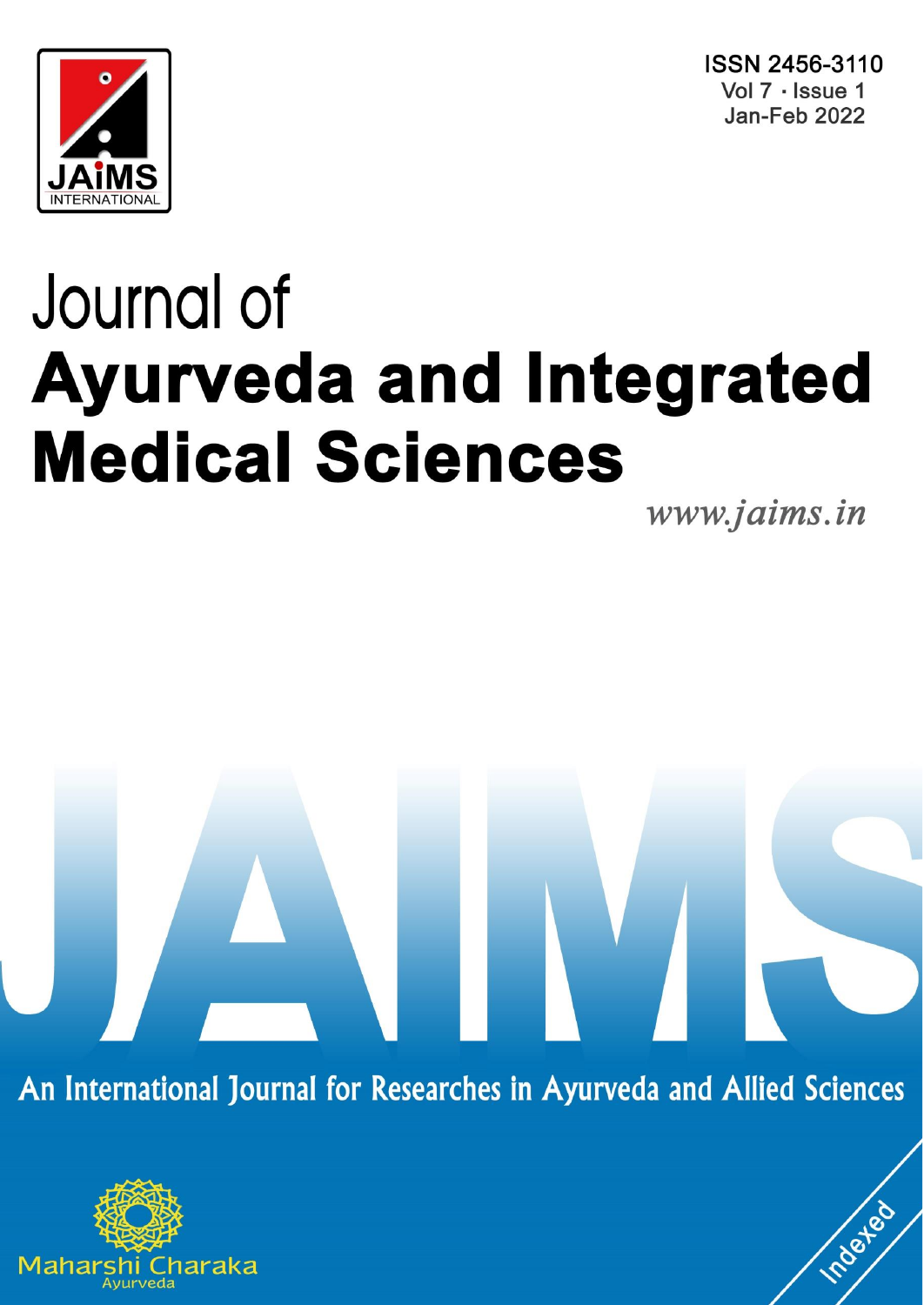

 **CASE REPORT** Jan-Feb 2022

# **Ayurvedic management of Hypothyroidism - A Case Study**

## **Monisha P<sup>1</sup> , G Shrinivasa Acharya<sup>2</sup> , Nishanth Pai K<sup>3</sup> , Shrilatha Kamath T<sup>4</sup>**

*1 Final Year Post Graduate Scholar, Department of Kayachikitsa, Shri Dharmasthala Manjunatheshwara College of Ayurveda, Udupi, Karnataka, India.*

*<sup>2</sup>Ex Principal & Guide, Department of Kayachikitsa & Manasaroga, Shri Dharmasthala Manjunatheshwara College of Ayurveda, Udupi, Karnataka, India.*

*<sup>3</sup>Assistant Professor & Guide, Department of Kayachikitsa & Manasaroga, Shri Dharmasthala Manjunatheshwara College of Ayurveda, Udupi, Karnataka, India.*

*<sup>4</sup>Professor & HOD, Department of Kayachikitsa & Manasaroga, Shri Dharmasthala Manjunatheshwara College of Ayurveda, Udupi, Karnataka, India.*

## **ABSTRACT**

**Background:** Hypothyroidism can be difficult to diagnose, as its signs and symptoms are non-specific, and no global consensus exists on screening. It can be difficult to determine when to test for hypothyroidism, as patients may present with symptoms that are subtle or that overlap with other common conditions, and guidelines can be vague regarding who and when to test. However, identification of hypothyroidism is important in clinical practice. The symptoms of hypothyroidism include tiredness, weight gain, hair loss, cold intolerance, mood disturbances, indigestion, dry rough skin. **Case report:** In this present study a female patient aged 38 years known case of hypothyroidism since 10 years was treated with *Rasayana, Shamanoushadhi* and specific *Pathya* followed as per *Sthoulya Chikitsa*. **Results:** After 2 months of treatment there was a significant reduction in the signs and symptoms of the disease with a 60% improvement in the condition.

**Key words:** *Hypothyroidism, Rasayana, Shamanoushadhi.*

### **INTRODUCTION**

The pathology of thyroid gland broadly divided into two types. First one is structural pathological conditions such as colloidal goitre, abscess, malignancy and the second one is functional pathological conditions such as hyperthyroidism and hypothyroidism.

#### **Address for correspondence:**

**Dr. Monisha P** 

Final Year Post Graduate Scholar, Department of Kayachikitsa, Shri Dharmasthala Manjunatheshwara College of Ayurveda, Udupi, Karnataka, India.

**E-mail:** monishashetty34@gmail.com Submission Date: 16/01/2022 Accepted Date: 20/02/2022



There may be a third variety which is blend of both structural and functional pathological conditions and sometimes may also have a complication in all the above conditions as graves disease.**[1]** Each of the pathology presents with its own signs and symptoms here in this study the functional pathology of thyroid gland is elaborated that is hypothyroidism which presents itself with tiredness, weight gain, hair loss, cold intolerance, mood disturbances, indigestion, dry rough skin and the treatment to this condition is hormone replacement .This clinical picture mimics the condition of *Sthoulya***[2]** and hence, it has to be treated in terms of *Sthoulya Chikitsa*. The treatment of this condition mainly focus on *Shodhana* and *Shamana, Vyadhihara Rasayana***[4]** a lot of clinical studies done on the management of hypothyroidism but less emphasis laid on trying *Shamanoushadhis*, so, the present case report shows the successful management of hypothyroidism.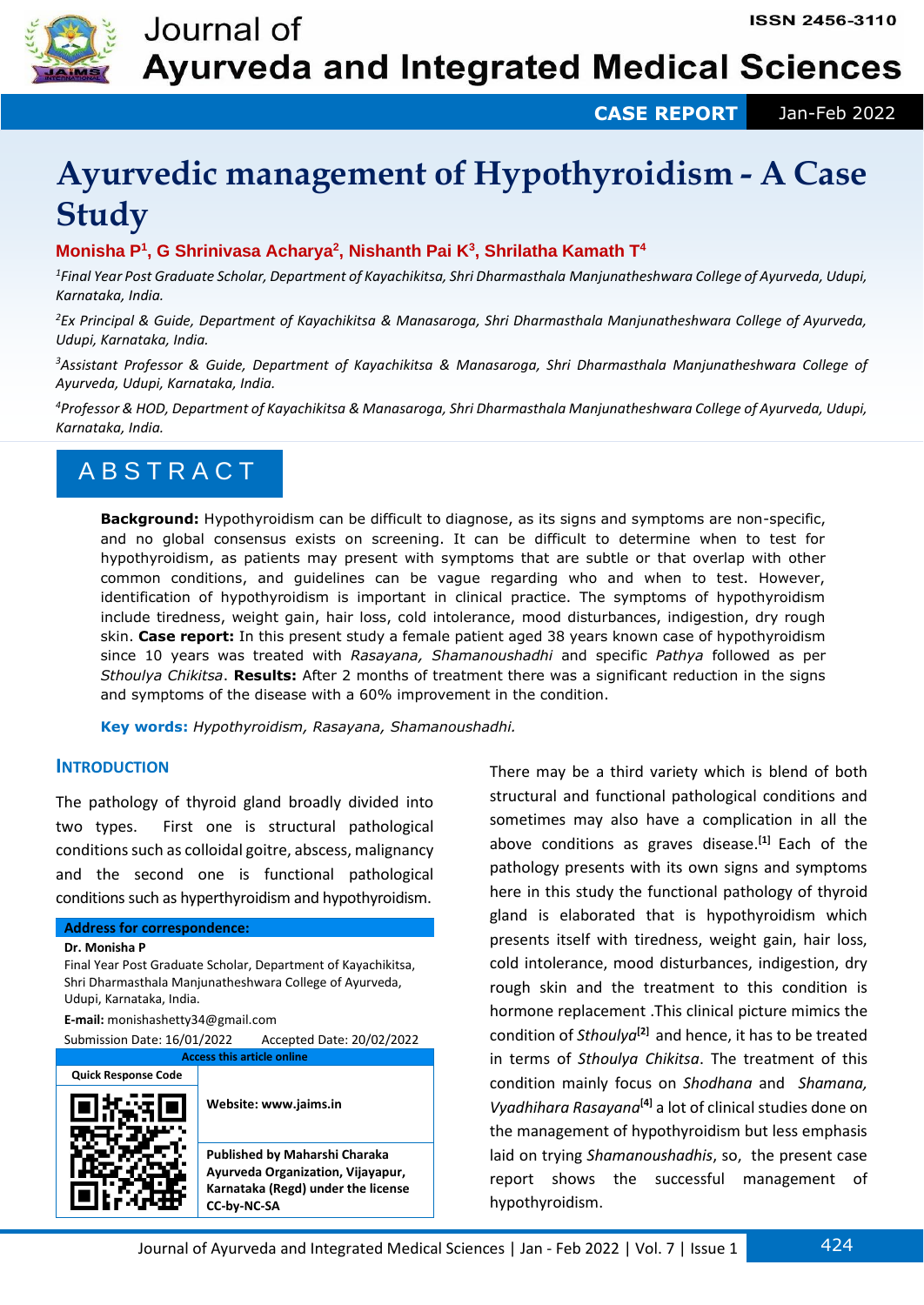## **ISSN: 2456-3110 CASE REPORT** Jan-Feb 2022

#### **CASE PRESENTATION**

A female patient aged 38 years was consulted in the outpatient department of Shri Dharmasthala Manjunatheshwara Ayurveda Hospital, Udupi complaints of weight gain associated with increased tiredness and Hair loss since 6 months. She is known case of hypothyroidism since 10 years on regular medication Thyroxine 75 mg at morning daily before food. Her Previous weight was 65 kg now she is increased to 73 kg. She is also presented with indigestion and dry rough skin. There is no history of diabetes or hypertension, cardiac problem or any other complicated diseases and there was no relevant family history of thyroid disorders. The appetite is reduced, sleep is sound, bowel is regular and micturition is 4 to 5 times per day. All the vitals and systemic examination were within normal limits.

#### **Thyroid local Examination**

#### **On Inspection**

Localized swelling - Absent

#### **On palpation**

Size - Normal

Shape - Normal

Localized temperature - Not Raised

Tenderness - Absent

Localized temperature - Absent

#### **MATERIALS AND METHODS**

The treatment was planned seeing the state of *Rogabala* (strength of the disease) and *Aturabala* (strength of the patient). The following medicines are administered to the patient for a period of 2 months. The patient was advised to indulge in light diet, barley and exercises.

#### **Table 1: Intervention**

| <b>SN</b> | Name of<br>drug | <b>Dosage</b> | Time of<br>adminis<br>tration | <b>Frequency and</b><br>Anupana     |
|-----------|-----------------|---------------|-------------------------------|-------------------------------------|
| 1.        | Yashtima<br>dhu | 2 capsule     | <b>Before</b><br>Food         | Thrice a day with<br>lukewarm water |

| 2. | Dhatri<br>Loha      | 1 tablet | <b>Before</b><br>Food. | Thrice a day with<br>lukewarm water |
|----|---------------------|----------|------------------------|-------------------------------------|
| 3. | Nityanan<br>da Rasa | 2 tablet | After<br>food.         | Thrice a day with<br>lukewarm water |

#### **RESULT**

#### **Table 2: Symptom wise result**

| <b>SN</b> | <b>Effect of treatment</b> | Percentage wise results |       |
|-----------|----------------------------|-------------------------|-------|
|           |                            | <b>BT</b>               | AT    |
| 1.        | Weight                     | 73 kg                   | 70 kg |
| 2.        | Fatigue                    | 80%                     | 20%   |
| 3.        | Hair loss                  | 90%                     | 30%   |
| 4.        | Dry skin                   | 70%                     | 40%   |
| 5.        | Indigestion                | 80%                     | 2%    |

#### **Table 3: Thyroid profile report**

| SN | Investigation | <b>Before treatment</b> | <b>After treatment</b> |
|----|---------------|-------------------------|------------------------|
| 1. | $T_3$         | 70.0                    | 68.0                   |
| 2. | T4            | 8.26                    | 6.76                   |
| 3. | <b>TSH</b>    | 49.60                   | 12.0                   |

On comparison percentage of improvements in before & after the treatment